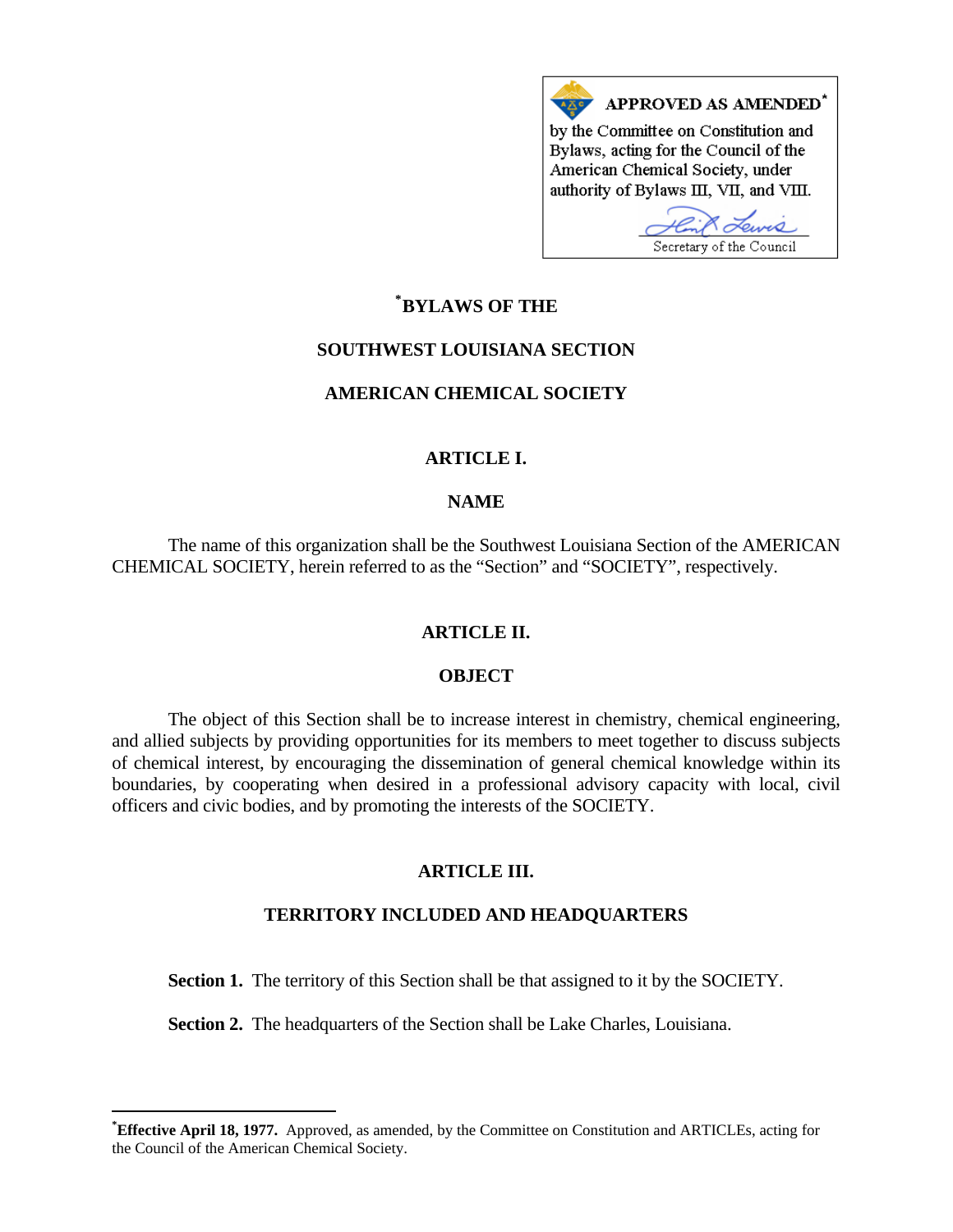#### **ARTICLE IV.**

#### **MEMBERS AND AFFILIATES**

**Section 1.** The Section shall consist of members, National Affiliates, and Local Section Affiliates.

**Section 2.** The members of this Section shall consist only of members of the several membership classifications of the SOCIETY as set forth in the Constitution of the SOCIETY, residing in the territory of this Section, provided that exceptions to this rule shall be made in conformity with the Constitution and Bylaws of the SOCIETY.

**Section 3.** Any person not a member or National Affiliate of the SOCIETY who is interested in the purpose of this Section may make written application to the Executive Committee of this Section for election as a Local Section Affiliate.

**Section 4.** Any person who shall have made written application to the Executive Committee for election as a Local Section Affiliate, who shall have paid his first year's dues in advance, and who shall have been accepted by the Executive Committee, shall be declared a Local Section Affiliate of this Section and shall be entitled to all the privileges of membership in the Local Section, save that of voting and holding office provided that such Local Section Affiliates shall not be entitled to any of the privileges of the SOCIETY and shall retain such Local Section Affiliate standing only so long as payment is made of local dues of not less than \$2.00 per annum, excepting that regularly matriculated students specializing in chemistry may be accepted as such Local Section Affiliates under like terms on payment of \$1.00 per annum.

#### **ARTICLE V.**

# **OFFICERS AND MANNER OF ELECTION**

Section 1. a. The officers of this Section shall be a Chair; Chair-Elect; Secretary; Treasurer; and Councilors and Alternate Councilors to the number permitted by the number of members of the SOCIETY in good standing in this Section. Only MEMBERS shall be eligible for holding office.

 b. The offices of the Secretary and Treasurer may be combined by majority vote of the Executive Committee when such concentration is considered in the best interests of the Section.

**Section 2.** The Executive Committee shall consist of the Chair; the Chair-Elect; the Secretary; the Treasurer (or Secretary-Treasurer); the Councilors; Alternate Councilors; the Chairs of the Program, Arrangements, Publicity, and Membership Committees; the immediate Past Chair of the Section; and such members as the Chair shall select to represent the membership.

**Section 3.** a. At the Section meeting held in the month of September, the Chair shall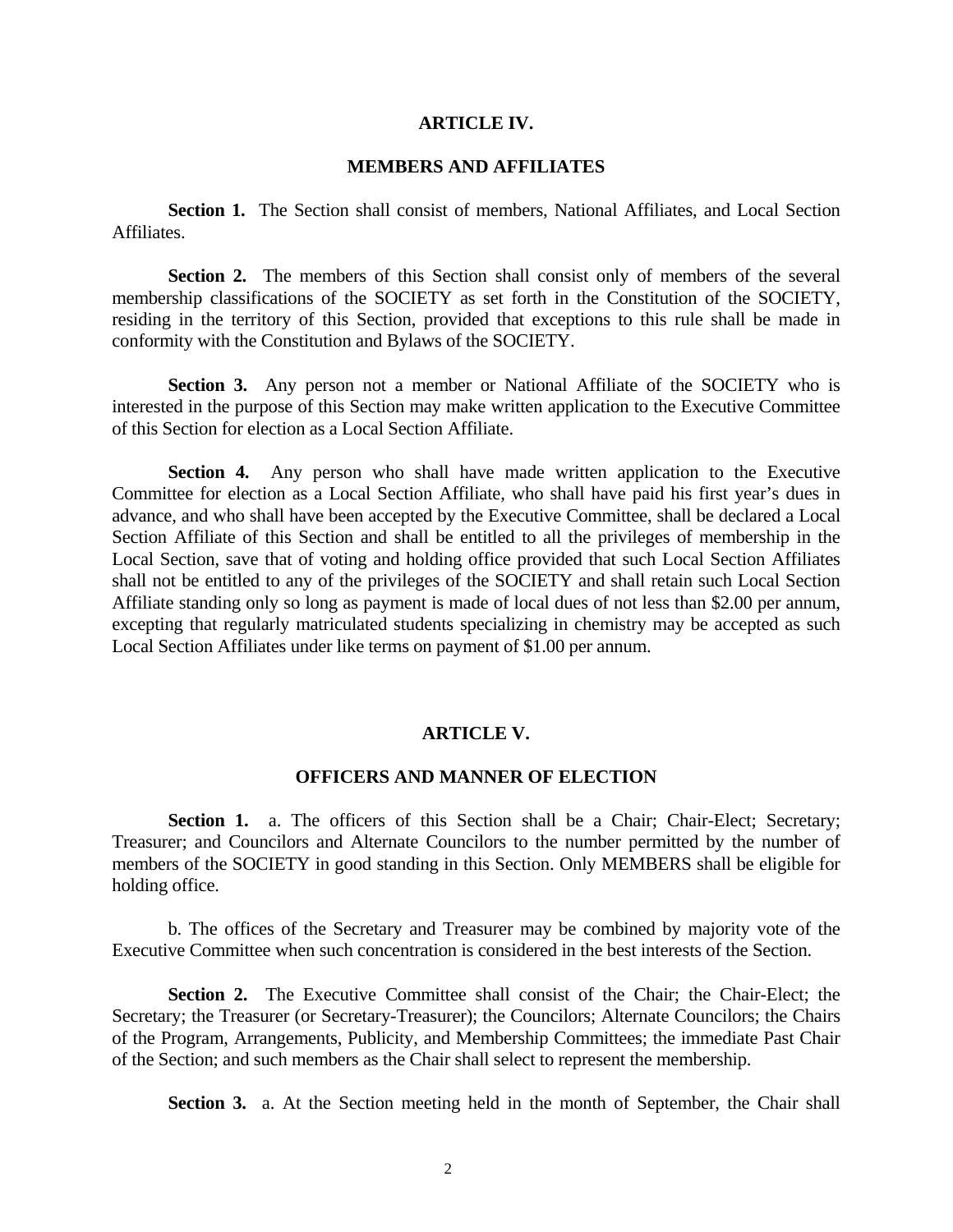announce the membership of a Nominating Committee. This committee shall comprise not less than three members, not retiring officers of the Section, and shall provide nominees for such of the following offices as will be vacated: (1) Chair-Elect, (2) Secretary, (3) Treasurer (or Secretary-Treasurer), (4) Councilors, and (5) Alternate Councilors. Nominations for Chair will be required only if the current Chair-Elect is unable to assume the office of Chair. There shall be at least two nominees for each office to be filled by election.

 b. This Nominating Committee shall gain the consent of all nominees to serve in the capacity for which they are nominated and present its slate for the Secretary of the Section to read at the October meeting. After the reading of the report, nominations may be made by the membership present, providing such nominations receive two seconds; or nominations may be mailed to the Secretary of the Section within five (5) days after the October meeting and signed in each case by three members of the Section. No name shall be placed in nomination without the consent of the nominee, and no nominee shall remain a candidate for more than one elective office, except that of Councilor.

 c. Not later than twelve (12) days after the October meeting and at least fourteen (14) days before the November meeting, whichever is the earlier, the Secretary of the Section shall mail to all members of the Section a secret ballot showing all the nominations thereon. Each member shall mark his choice on the ballot, enclose it in the inner envelope provided, sign his name on the outside envelope only, and mail or deliver the same to the Secretary of the Section.

 d. All valid ballots received by the Secretary of the Section before 8:30 P.M. of the day of the November meeting shall be counted by the Tellers, who shall be appointed by the Chair at the the November meeting, and who shall record the votes received by each candidate, and report the results of the balloting in writing to the Chair before the close of the November meeting.

 e. In case of a tie vote for any elective office, the Chair shall forthwith proceed to decide by lot between the candidates.

 f. The Chair shall then declare the candidates receiving the highest number of votes for the respective offices of Chair, Chair-Elect, Secretary, Treasurer (or Secretary-Treasurer), elected to these offices to serve the term as provided for in Article V, Section 4, of these bylaws. The candidates for Councilor equaling the number to be elected, who have received the highest number of votes for Councilor, shall be declared elected to this office.

 **Section 4**. a. The term of office of Chair and Chair-Elect shall be one year, or until their respective successors are duly chosen. The term of office of Secretary and Treasurer (or Secretary-Treasurer) shall be for two years, and when the offices are not combined the election of a Secretary shall be on an alternate year to that in which a Treasurer is elected. The term of office of the Councilors and the Alternate Councilors shall be for three years. However, if, by electing a Councilor for three years, his term of office will be made to expire simultaneously with that of one or more other Councilors, his term of office shall be reduced by one or two years.

b. The newly elected officers shall be installed at the January meeting.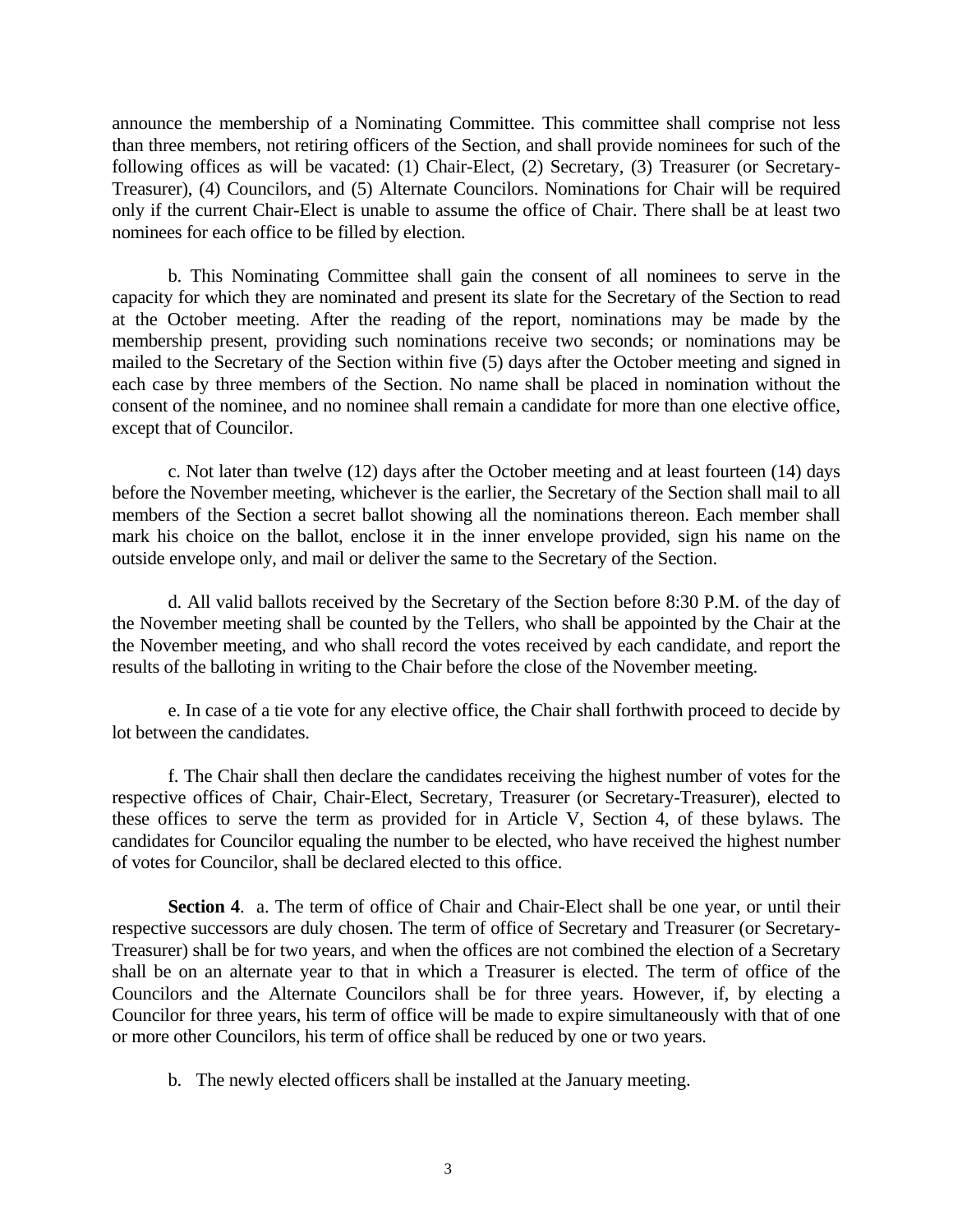**Section 5.** The Executive Committee of the Section shall fill any vacancy in its body and any vacant office occuring between the annual elections, by the appointment of any member of the Section qualified to hold office, and such member so appointed shall serve until the next annual election, except when the vacancy is that of Chair of the Section. In this event, the Chair-Elect shall be named Chair, and a new Chair-Elect shall be appointed by the Executive Committee.

#### **ARTICLE VI.**

# **DUTIES OF OFFICERS**

Section 1. The duties of the Chair, the Secretary, and the Treasurer (or Secretary-Treasurer) shall be such as usually pertain to the offices they hold; and also any other duties that may be specified by the bylaws. The Treasurer shall receive and deposit all funds paid to the Section, in the name of the Section, and shall disburse funds of the Section, such disbursements to be submitted for approval of the Executive Committee at its next following meeting if included in the annual budget, otherwise only upon vouchers approved in advance by the Executive Committee.

**Section 2.** The duties of the Chair-Elect shall be to supervise the work of the various committees and to perform the duties of the Chair in the Chair's absence.

 **Section 3.** The duties of the Councilors shall be to attend meetings of the Council of the SOCIETY and to represent the Section at such meetings.

 In the event a Councilor finds that he will be unable to attend a Council meeting, he shall notify the Secretary of the Section sufficiently in advance of the meeting so an Alternate Councilor may be requested to attend. Should the Alternate be able to attend, notification shall be sent by the Secretary of the Section to the Secretary of the SOCIETY at least one week before the date of the meeting of the Council.

**Section 4.** The Executive Committee shall be empowered to act for the Section in all matters except the election of officers to fill the general elective offices of the Section, except as provided in Article V, Section 5; and except the adoption of amendments to the bylaws.

It shall act as an advisory body to the various committees of the Section.

# **ARTICLE VII.**

#### **COMMITTEES**

**Section 1.** The Section Chair shall appoint the Arrangements, Program, Membership, and Publicity Committees at the January meeting.

 **Section 2.** a. The Program Committee shall be charged with the selection and securing of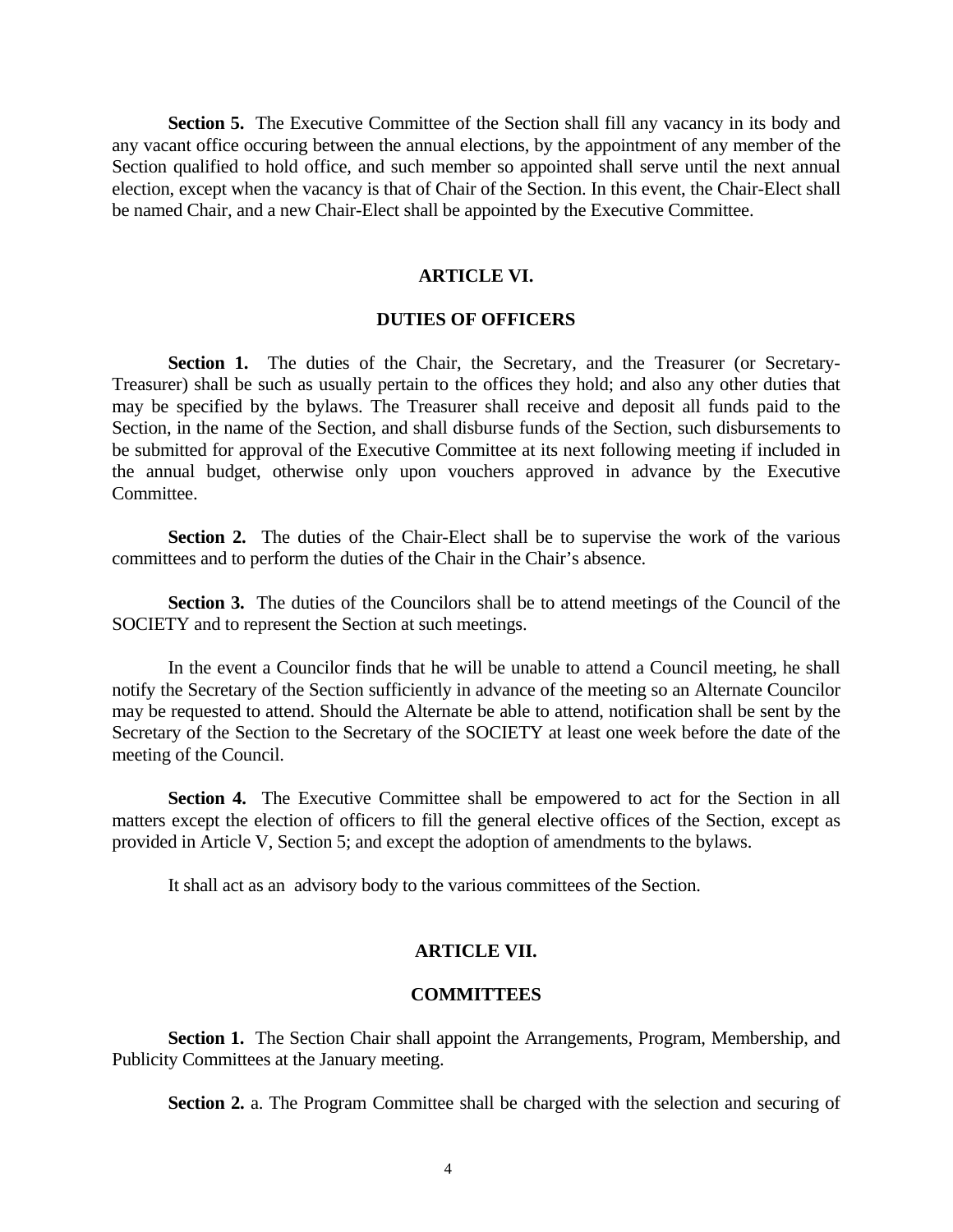speakers for the Section meetings for one year following its appointment with the provision of such other features of meeting programs as it shall consider desirable and practical, within the budget limits as set by the Executive Committee. Also, plans shall be made for programs to be presented during the first half of the following year.

 b. The Program Committee Chair shall secure as early as possible the acceptance of speakers for dates assigned. He shall provide the Publicity Committee with data concerning the program for each meeting in ample time for the Publicity Committee to notify the members and affiliates by mail, and provide the Arrangements Committee with data on the facilities required by the program. He shall learn the time of arrival of the speaker and shall arrange to have the speaker met and entertained during the day preceding the meeting. He shall secure a statement of the speaker's expenses and turn it over to the Section Treasurer for payment in an approved manner.

**Section 3.** The Arrangements Committee Chair shall be charged with the duties of providing a suitable meeting place for the Section for each meeting, of arranging for dinners preceding meetings when such are desired, and of securing a lantern, motion picture projector, or other equipment required for the program of the meeting as notified by the district Program Committee.

**Section 4.** The Membership Committee shall have charge of the solicitation of new members for the SOCIETY, and of Local Section Affiliates for the Section. It shall also endeavor to persuade members who have fallen in arrears to renew their connection with the parent SOCIETY, or with the Section. Annually, the Membership Committee shall distribute to all members a membership roster.

**Section 5.** The general Publicity Committee Chair shall be responsible for the supplying of news of the activities to local newspapers, to the Section paper, and to *Chemical and Engineering News.* In particular, he should supply announcements of coming meetings of the Section and accounts of meetings held to the local newspapers.

**Section 6.** There shall be a Nominating Committee provided for in Article V, Section 3.

**Section 7.** An Auditing Committee shall be appointed by the Section Chair to audit, at least once each year, preferably between December and January meetings, the books of the Treasurer, and any other officers, committees, or trustees to whom are entrusted any funds of the Section, submitting their report in writing to the Executive Committee through the Secretary, who shall incorporate it in the minutes of the next regular meeting of the Section.

#### **ARTICLE VIII.**

#### **MEETINGS**

**Section 1.** Ordinarily there shall be one meeting of the Section each month of the year, excepting the months of June, July, and August. Regular meetings may be omitted or additional meetings may be called by the Chair with the approval of the Executive Committee. The date and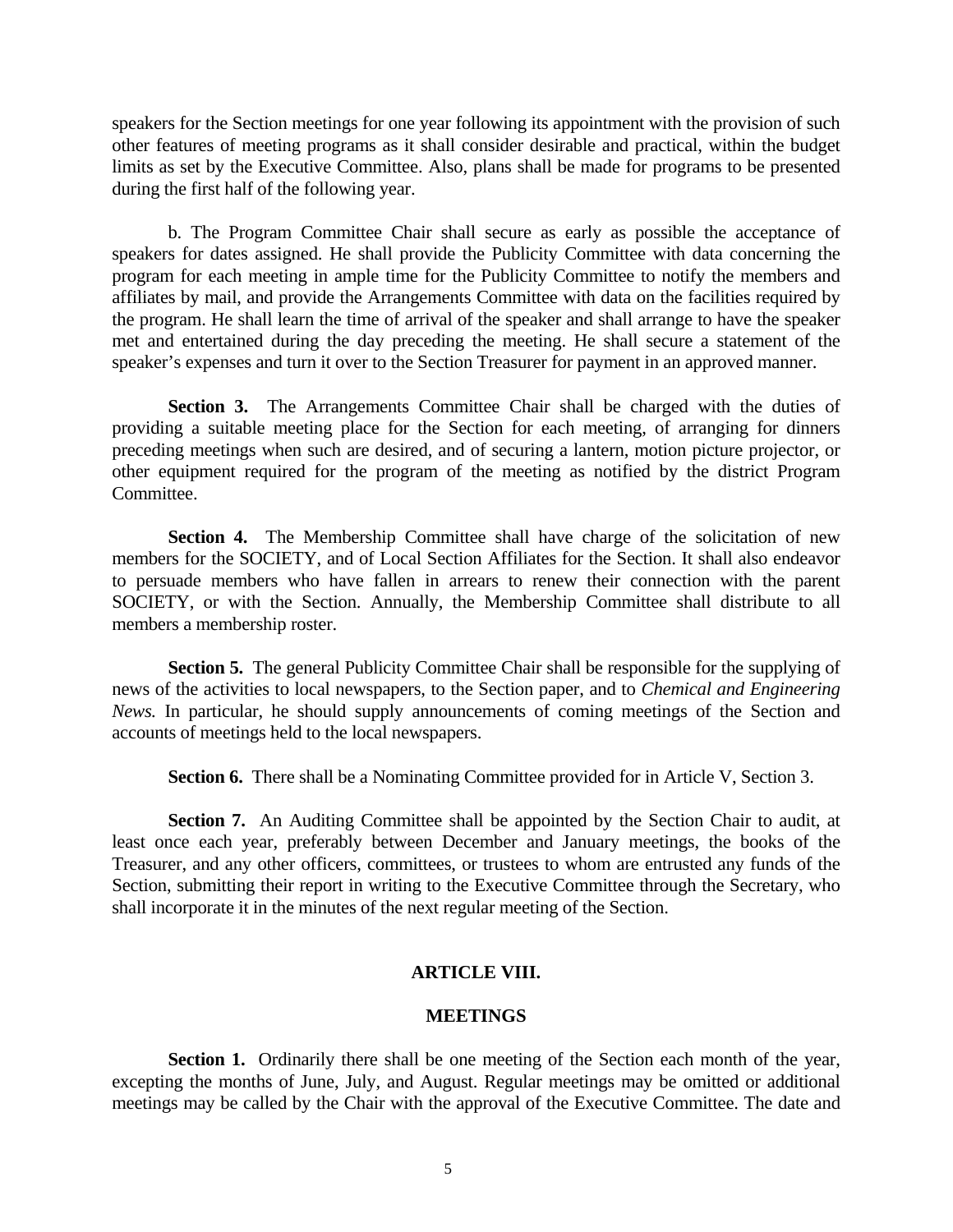time of meetings shall be determined by the Program Committee.

**Section 2.** The Section shall have special meetings upon the written request of a majority of the Executive Committee or upon the written request of ten (10) members 10 days in advance of the meeting and shall recite the exact nature of the business intended to be transacted; and no other business shall transpire at such meetings.

**Section 3.** A quorum for regular and special meetings shall be defined as one-fourth of the members. In the absence of a quorum, regular and special meetings shall adjourn to a specified date.

**Section 4.** The Executive Committee shall meet upon due notice, at such times and places as may suit its convenience, upon call of the Chair or upon request of a majority of the members. The order of business shall be such as the Committee provides from time to time.

**Section 5.** A quorum for an Executive Committee meeting shall consist of a majority of the members of the Committee. In the absence of a quorum, the meeting shall adjourn to a specified date.

**Section 6.** The parliamentary procedure for all Section meetings, except as specifically provided in these bylaws, shall be subject to Robert's "Rules of Order."

#### **ARTICLE IX.**

# **FUNDS, DONATIONS, AND BEQUESTS**

**Section 1.** The members and assigned National Affiliates will be assessed local dues of one dollar (\$1.00), payable each December to the Section Treasurer. The fiscal year of the Section shall be from January 1 to December 31.

**Section 2.** The raising and collecting of funds other than dues may be provided by suitable resolution adopted at a regular or special meeting of the Section by a majority vote of the members present, subject to the provisions of the Constitution and Bylaws of the SOCIETY.

 **Section 3.** Donations or bequests of funds or property may be accepted by suitable resolution adopted at a regular or special meeting of the Section by a majority vote of the members present, subject to the provisions of the Constitution and Bylaws of the SOCIETY.

### **ARTICLE X.**

# **PUBLICATION**

 **Section 1.** The Section publication shall be known as *Bayou Boilings*, to be published monthly during the months in which regular meetings are held. Special issues may be authorized by